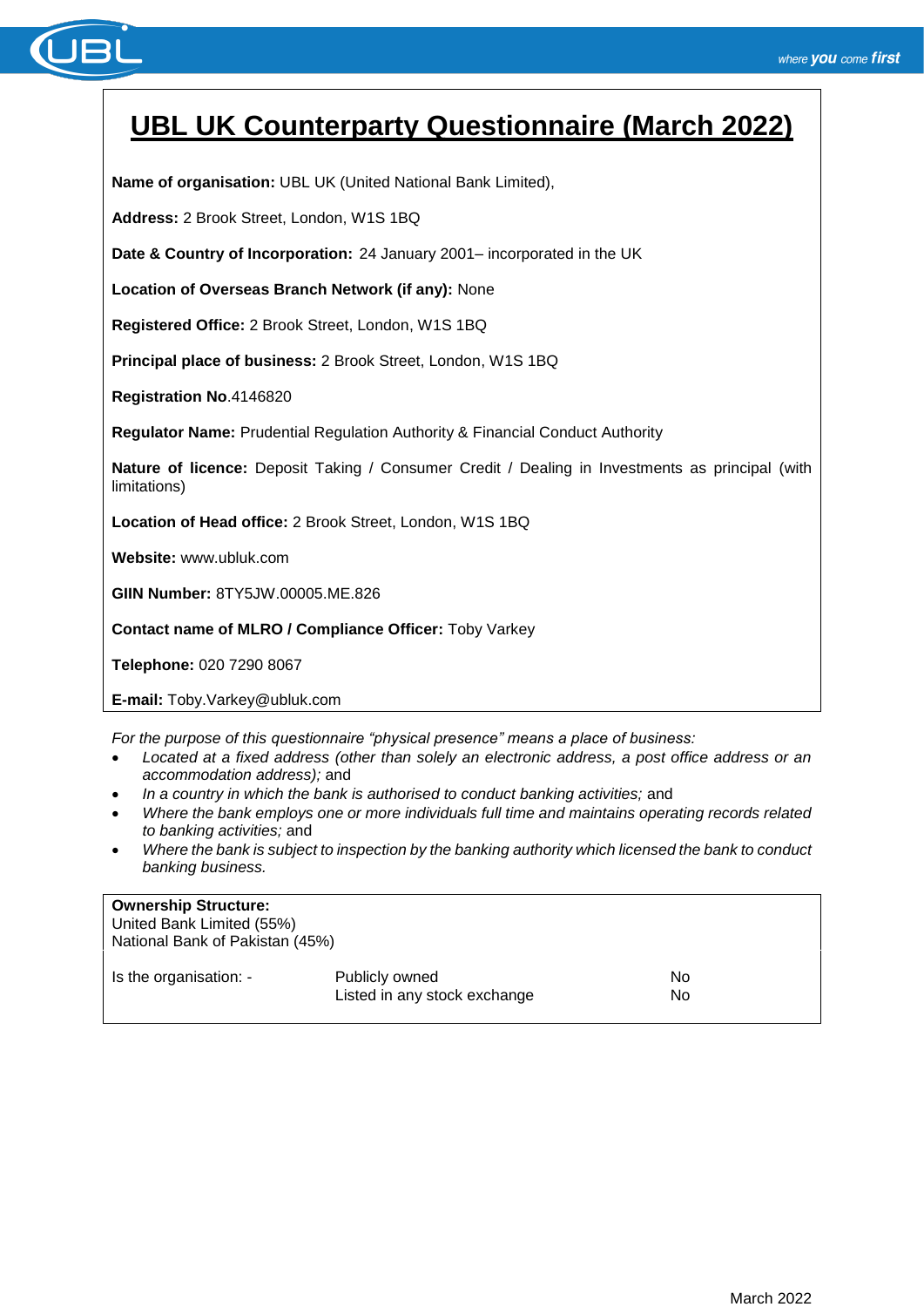

#### **Directorship:**

**Please provide a detailed list of executive and non-executive directors of the main board of Directors.**

| 1. | Zubyr Soomro                |  |
|----|-----------------------------|--|
| 2. | <b>Richard Brian Wilton</b> |  |
| 3. | Bande Hassan                |  |
| 4. | Masarrat Husain             |  |
| 5. | Shazad Dada                 |  |
| 6. | Zia ljaz                    |  |
| 7. | Arif Usmani                 |  |
| 8. | <b>Brian Gilbert Firth</b>  |  |
| 9. | Muhammad Faraz Haider       |  |

### **Major Business Activities:**

**What are the major business activities in which your institution is involved? Please provide a complete and detailed list of financial and non-financial business activities of your organization.**

Retail, Wholesale, Trade Finance, Treasury, Residential Real Estate Finance.

| Money laundering prevention & detection measures                                                                                                       |            |
|--------------------------------------------------------------------------------------------------------------------------------------------------------|------------|
| Are there specific laws and/or regulations in place covering anti money laundering in<br>line with FATF recommendations on anti money laundering       | Yes        |
| Does your organisation have written policies and procedures for the prevention of<br>money laundering and terrorist financing?                         | Yes        |
| Are the policies and procedures sufficient to meet the anti money laundering<br>and counter terrorist financing international best practice guidelines | Yes        |
| Are the above policies applied to all your branches, head office, overseas branches<br>and majority owned subsidiaries?                                | Yes        |
| If yes, does this policy apply to all of your business operations?                                                                                     | <b>Yes</b> |
| Is Money Laundering a Criminal Offence in your country?                                                                                                | Yes        |
| Do you have effective controls in place to prevent and identify the proceeds the<br>of money laundering and terrorist financing through your system?   | <b>Yes</b> |
| Do you report suspicious transactions to a law enforcement agency or other agency<br>designed for that purpose?                                        | Yes        |
| Do you verify the identity of all your customers prior to opening accounts?                                                                            | Yes        |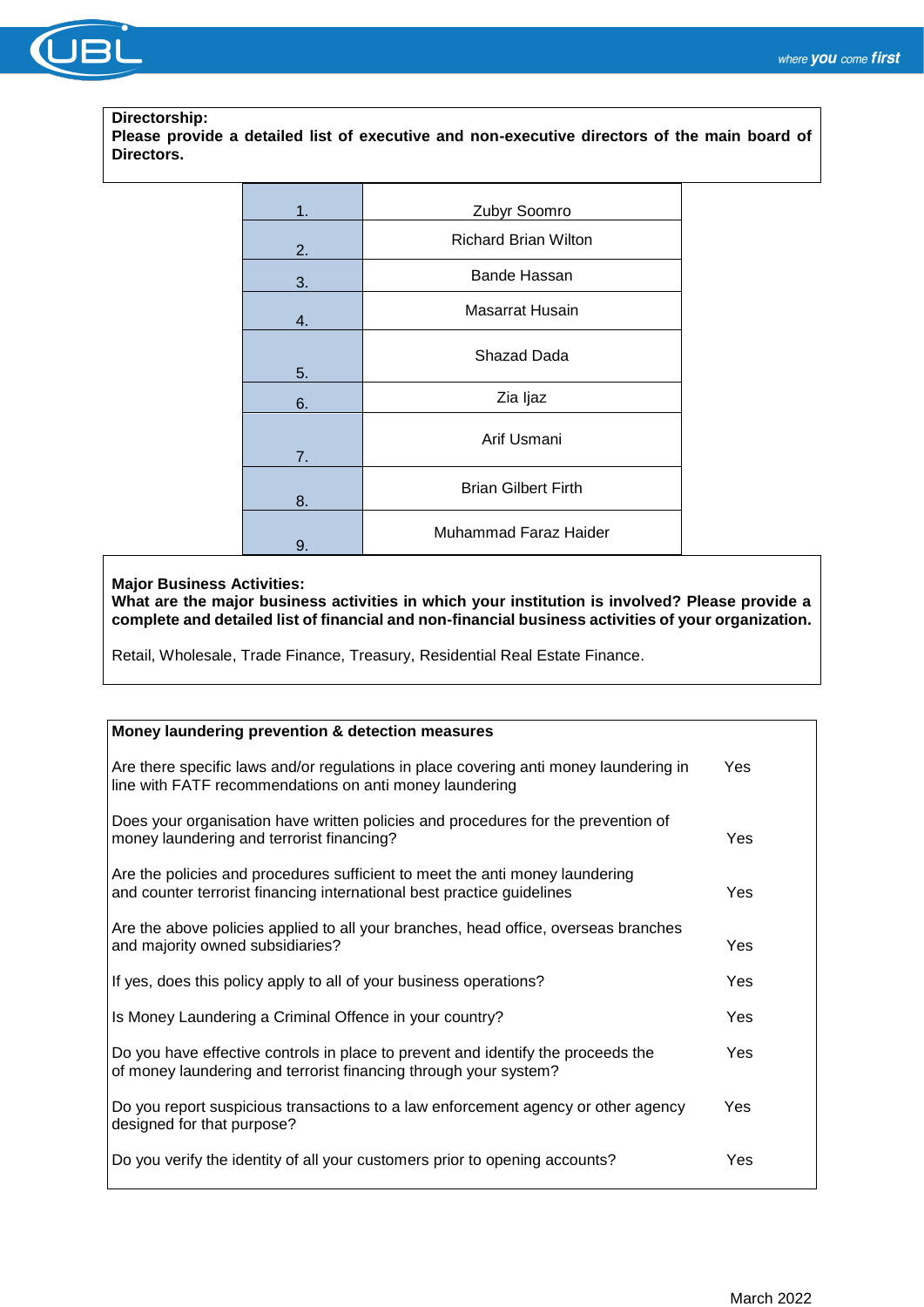

| Do you verify the identity of all your customers including "occasional customers",<br>prior to providing value transfer services (such as telegraphic transfers, bank<br>cheques or trade transactions)?                                       | Yes |
|------------------------------------------------------------------------------------------------------------------------------------------------------------------------------------------------------------------------------------------------|-----|
| Does your organisation maintain a complete record of customers and account<br>beneficiaries, identification, transaction history, correspondence etc, for a specified<br>time period                                                           | Yes |
| If so what is the time period<br>Minimum 5 years                                                                                                                                                                                               |     |
| Do you "know your customer" and ask for clear specification for the purpose of accounts<br>and continue to monitor the same at your end?                                                                                                       | Yes |
| Does your KYC process extend to relationship with other banks?                                                                                                                                                                                 | Yes |
| Does your organisation ensure that all possible measures are taken on an ongoing<br>basis to obtain information about the identity of the customers to ensure legitimate<br>activities?                                                        | Yes |
| Please confirm that you provide banking services to only those banks /<br>financial institutions with a "physical presence".                                                                                                                   | Yes |
| Do you verify that your customers are not representing a shell company?                                                                                                                                                                        | Yes |
| Do you take measures against the direct use of correspondent accounts by<br>any third party (i.e. in case of payable through accounts)?                                                                                                        | Yes |
| Do you verify the identity of and perform due diligence on the customers<br>having direct access to accounts of the correspondent banks?                                                                                                       | Yes |
| Do you search your customer account database for terrorist names?                                                                                                                                                                              | Yes |
| If yes, please indicate the sources you use. HM Treasury (OFSI), OFAC, EU, UN                                                                                                                                                                  |     |
| Do you have an employee training program for the prevention of money<br>laundering and terrorist financing, requiring all staff to undertake training?                                                                                         | Yes |
| If so, how frequently? On induction, as well as Computer Based Online Financial Crime training<br>throughout the year and face-to-face training sessions for the Business areas (and any other<br>necessary departments) as and when required. |     |
| Do you have policies and procedures for independent audit or testing of<br>your anti-money laundering compliance?                                                                                                                              | Yes |
| If so, how frequently are these audits / tests conducted? Annually                                                                                                                                                                             |     |
| Do you have a money laundering reporting officer for coordinating /<br>monitoring compliance?                                                                                                                                                  | Yes |
| Has your regulator published guidance notes and policies to combat money laundering<br>and terrorist financing                                                                                                                                 | Yes |
| Does your regulator undertake monitoring visits, on a regular basis, to assess your<br>anti money laundering and counter terrorist financing policies and procedures                                                                           | Yes |
| Has your regulator published details of individuals or organisations suspected of<br>money laundering or terrorist activities?.                                                                                                                | Yes |
| Do you filter your transactions against these details                                                                                                                                                                                          | Yes |